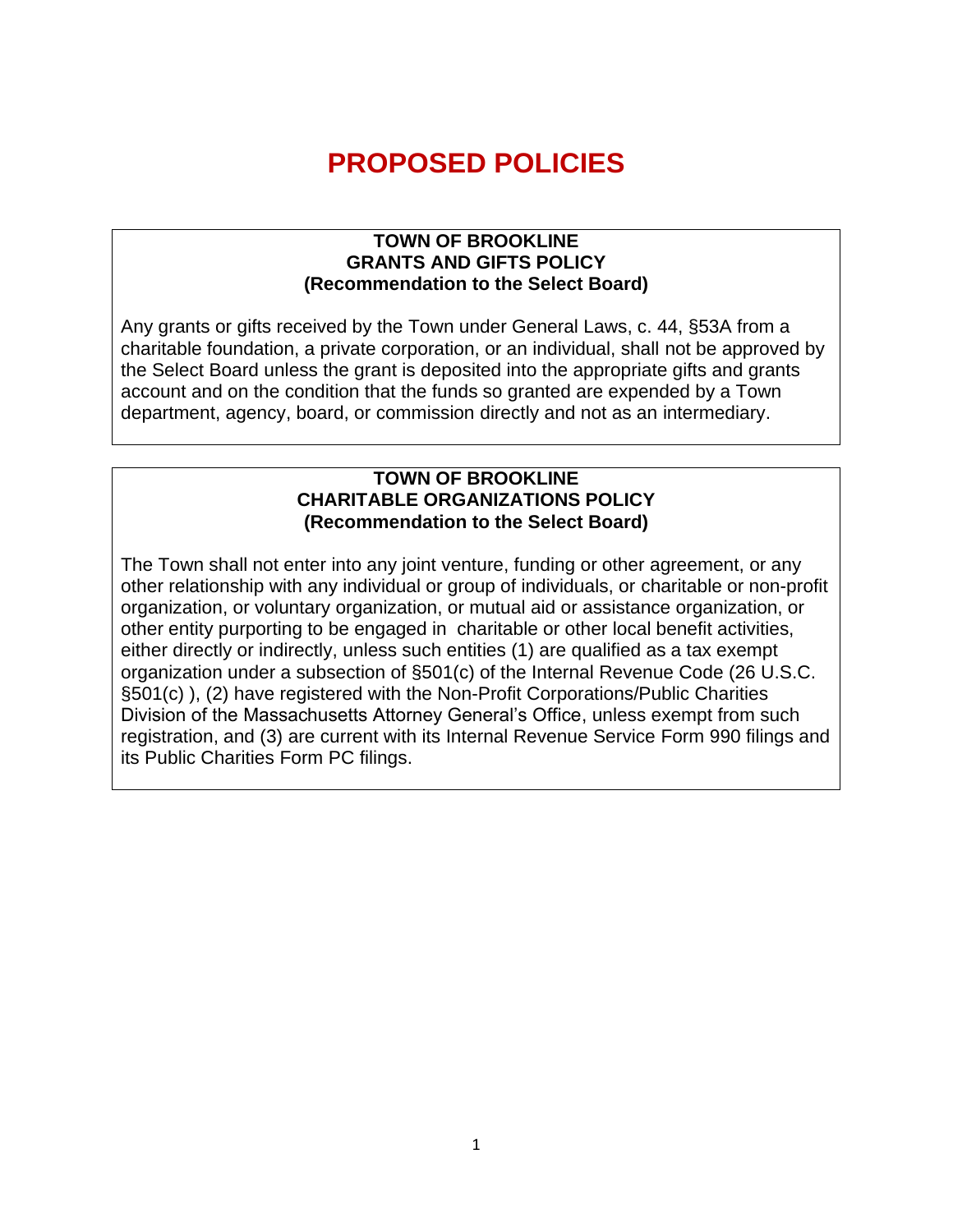## **EXPLANATION**

The duties of the Audit Committee include to review and make recommendations to the Select Board regarding the Towns financial management practices and controls (Bylaw §3.5). The above recommended policies are designed to address a transaction (the "Transaction") brought to the attention of the Audit Committee that the Committee recommends be addressed by appropriate formal policies of the Select Board. The Transaction was carried out consistent with current Town policies and Mass. Gen. Laws, c. 44,  $\S 53A$  (Grants and gifts; acceptance and expenditure) (" $\S 53A$ ").<sup>i</sup>

# The Transaction:

Some of the details of the origination of the Transaction are unclear. What we believe happened is that in the spring of 2021, the Safety Net Fund of the Brookline Community Foundation ("BCF") was approached by Mutual Aid of Brookline ("MAB") for funding for their work providing food and other needs to residents of Brookline. BCF apparently determined that they could not give directly to an organization that was not recognized as a tax-exempt charity under the Internal Revenue Code ("IRC") (26 U.S.C. §501(C)).

Consequently, BCF approached the Town's Department of Diversity, Inclusion, and Community Relations ("DICR"). On April 27, 2021, DICR applied to BCF on behalf of MAB for \$25,000. On May 11, 2021, DICR submitted a request for approval of the Transaction to the Select Board pursuant to §53A and the request was approved.

The application described the initiatives that the grant would be used to fund, including addressing food insecurity, lack of affordable childcare, and direct financial assistance.

The application also described MAB as "a form of political participation in which community members take responsibility for caring for each other. We work to change inequitable conditions, not only by applying pressure to our representatives in government, but by building new social relations that create more livable and supportive circumstances."

The application further noted that they "don't do any kind of needs assessment or require documentation because we understand that these processes quickly become a barrier to some or a series of sometimes difficult, demeaning, and discouraging requirements."

It should be remembered that the Transaction was occurring while the Town and the world were still in the midst of the COVID pandemic and most of the world's economies were shut down or just beginning to re-open. In Brookline, there was a significant continuing increase in people needing food assistance and other assistance and local charities were under great pressure. The Town took multiple steps to assist, including providing funding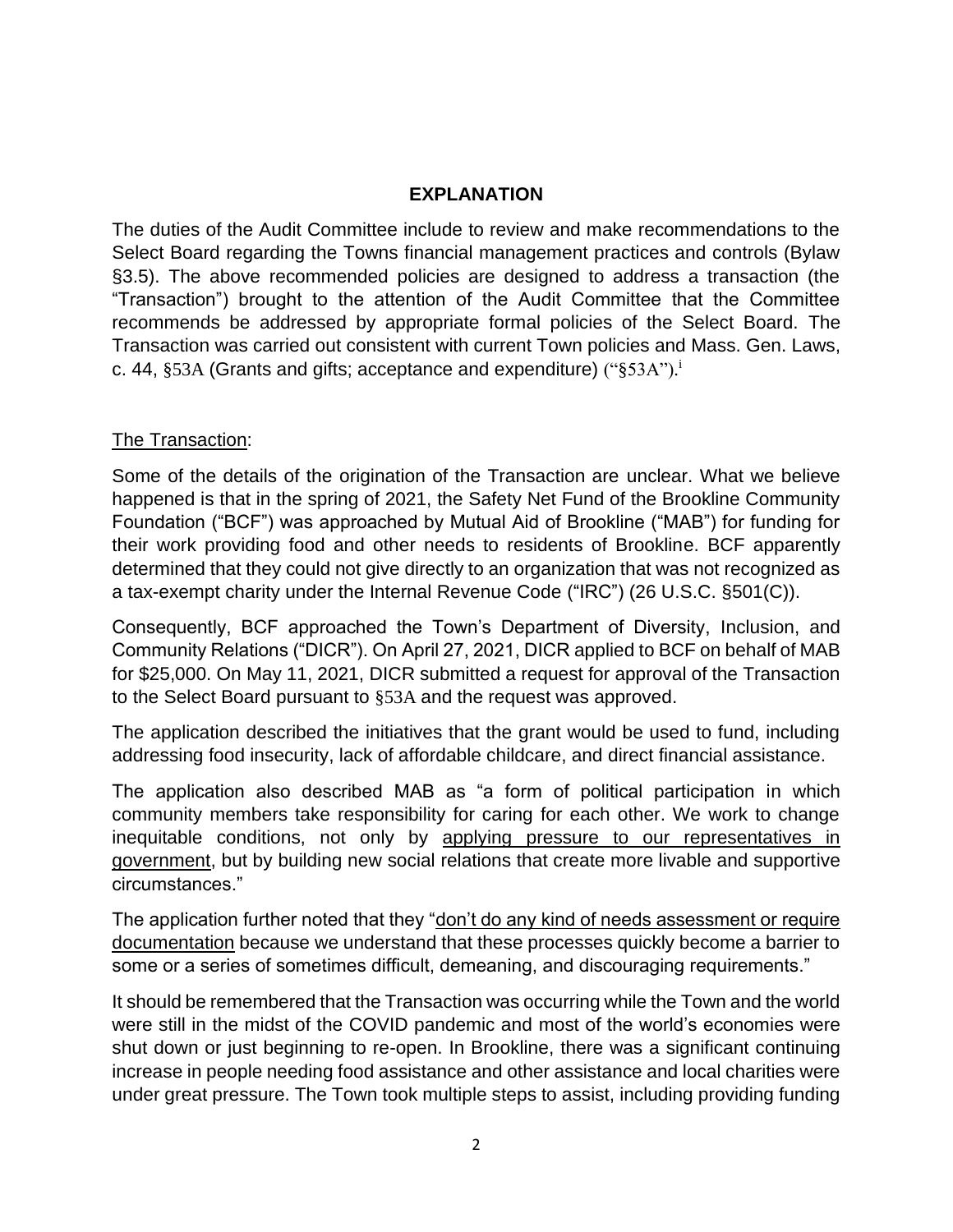to the BCF Safety Net Fund. In that context, we recognize that corners may have been cut in helping the community. This recommendation is not intended to question the motives of any of the parties involved in the Transaction.

# BCF Terms and Conditions.

BCF's Grant Terms required of the grantee that it (1) use the grant only for charitable and educational activities consistent with its tax-exempt status, (2) not engage in any lobbying not permitted by section 501(c)(3) of the IRC, (3) acknowledge that it is a public charity under Section 501(c)(3) of the IRC or a municipality. The Grant Terms also required reporting on the earlier of 60 days after completion of the project or the end of the grant period and that the grantee maintain books and records that can be examined by BCF.

# Town Providing Financial Intermediary Services for BCF.

A grant to MAB would violate BCF's terms and conditions for grants because it is not an exempt organization, and it engages in lobbying local officials as a central part of its mission. The Town, however, could serve as an authorized grantee to hold BCF funds as a fiscal agent for MAB. Apparently, there was some discomfort with that approach and sometime in the summer of 2021, the Town approached Harvey Bravman to act as the fiscal agent and recipient of the BCF money held by the Town. Bravman agreed and his 501(c) organization Brookline HUB, Inc. ("HUB") received a check from the Town sometime in August of 2021. Bravman, in turn, wrote a HUB check and sent it to Bonnie Bastien of MAB. Bravman received no benefit from the Transaction and did not charge overhead or require any reporting. Bravman has received support from BCF in the past and has many relationships with the Town, including serving as fiscal agent for local school programs.

### Issues.

Under §53A the Town could have given the money directly to MAB. Neither §53A nor Town policies require a recipient of Town expenditures under §53A be a legitimate public charity. But the Town apparently recognized that there would be risk in doing so. Thus, the HUB was enlisted to be a sub-intermediary for the Transaction.

The Town's apparent instincts were correct because serving as an intermediary for the Transaction entailed significant risks to the Town. First, there is an appearance risk. It would be legitimate for someone to ask why the Town would use such a structure unless there was an ulterior motive for doing so. And second, the risk of working with a nonexempt organization that does not have the requirements of transparency that exempt organizations are required to provide in their Internal Revenue Service Form 990 and their Form PC filed with the Non-Profit Organizations/ Public Charities Division of the Attorney General's Office. The information on those forms include: (1) history and nature of the organization, (2) contributions received, and expenditures made, (3) related party transactions, (4) any history of civil or criminal actions against the charity or its officers, (5) solicitation information, and (6) compensation disclosures.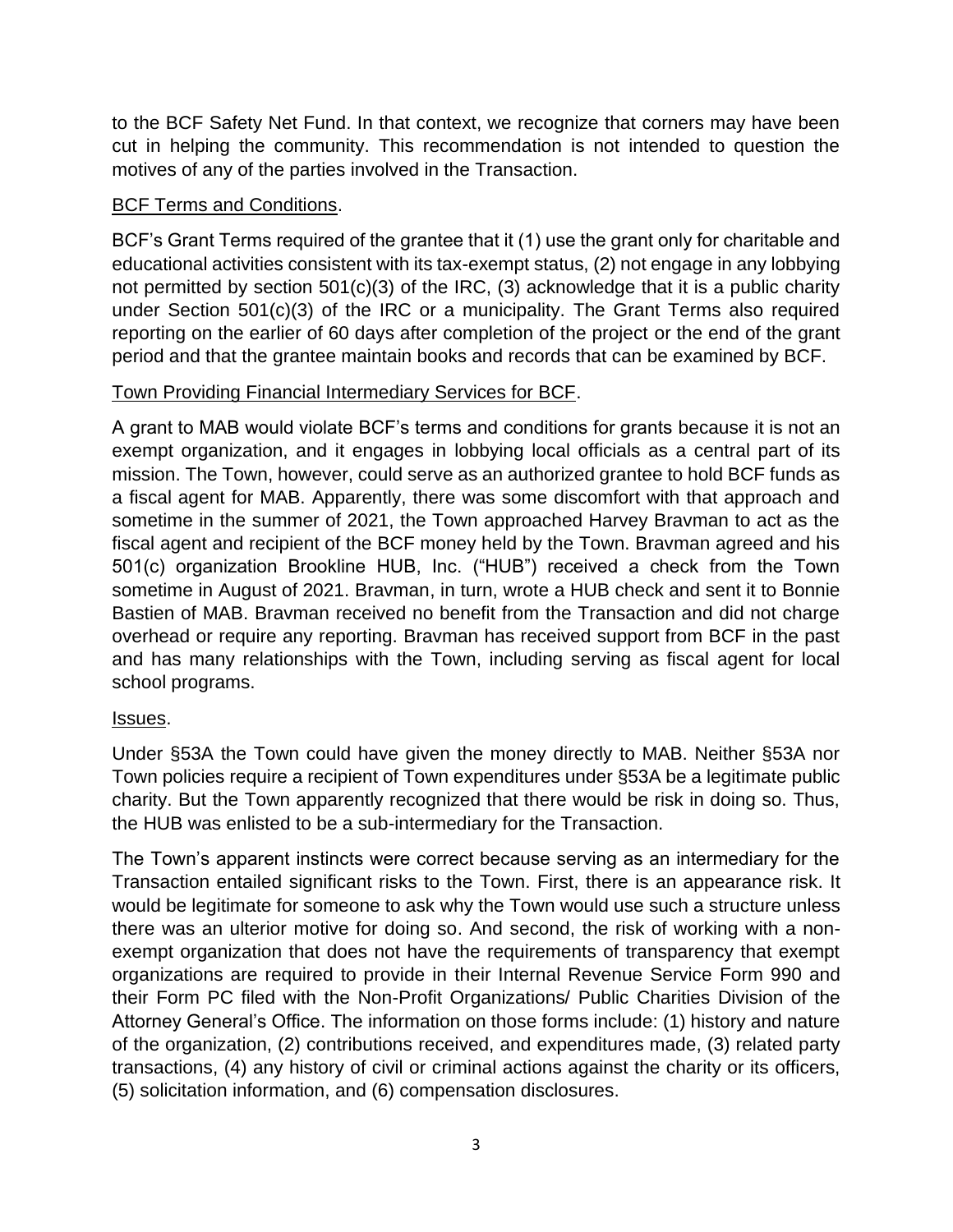Working with a charitable organization that does not provide such transparency poses many risks to the Town, including "Headline risk" that would result from the disclosure of related party transactions or excessive administrative costs and little money going to charitable purposes or the disclosure of criminal backgrounds of charity leaders or other disclosures.

#### Conclusion.

The consensus of the Audit Committee was that the Transaction did not include any actions that were unauthorized but that they should not have transpired in the way they did. There does not appear to be any prohibition on the Town acting as an intermediary between an entity like BCF and an entity performing a charitable function like MAB. But the risks associated with such a relationship argues against it. And while §53A does not require that the Town only deal with grantees that are 501(c) charities, the wiser course is to limit the Town's interactions with charities to those that are 501(c) charities and are current in their tax filings and filings with the Massachusetts Attorney General's Office.

In the case of grants from the federal government or from the commonwealth, a county or municipality or agency or instrumentality thereof, upon receipt of an agreement from the grantor to provide advance payment or reimbursement to the city, town or district, the officer or department may spend the amount of the advance payment, or the amount to be reimbursed, for the purposes of the grant, subject to the approvals required by this section. Any advance payment or reimbursement shall be applied to finance the grant expenditures; provided, however, that any expenditures outstanding at the close of the fiscal year after the fiscal year in which the grantor approved the agreement shall be reported by the auditor or accountant of the city, town or district, or other officer having similar duties, or by the treasurer if there be no such officer, to the assessors, who shall include the amount so reported in the determination of the next annual tax rate, unless the city, town or district has otherwise made provision therefor.

Notwithstanding the provisions of section fifty-three, any amounts so received by an officer or department of a city, town or district shall be deposited with the treasurer of such city, town or district and held as a separate account and may be expended as aforesaid by such officer or department receiving the grant or gift without further appropriation.

If the express written terms or conditions of the grant agreement so stipulate, interest on the grant funds may remain with and become a part of the grant account and may be expended as part of the grant by such officer or department receiving the grant or gift without further appropriation.

**<sup>i</sup> Mass. Gen. Laws, c. 44, Section 53A: Grants and gifts; acceptance and expenditure**

An officer or department of any city or town, or of any regional school or other district, may accept grants or gifts of funds from the federal government and from a charitable foundation, a private corporation, or an individual, or from the commonwealth, a county or municipality or an agency thereof, and in the case of any grant or gift given for educational purposes may expend said funds for the purposes of such grant or gift with the approval of the school committee, and in the case of any other grant or gift may expend such funds for the purposes of such grant or gift in cities having a Plan D or Plan E form of government with the approval of the city manager and city council, in all other cities with the approval of the mayor and city council, in towns with the approval of the board of selectmen, and in districts with the approval of the prudential committee, if any, otherwise the commissioners.